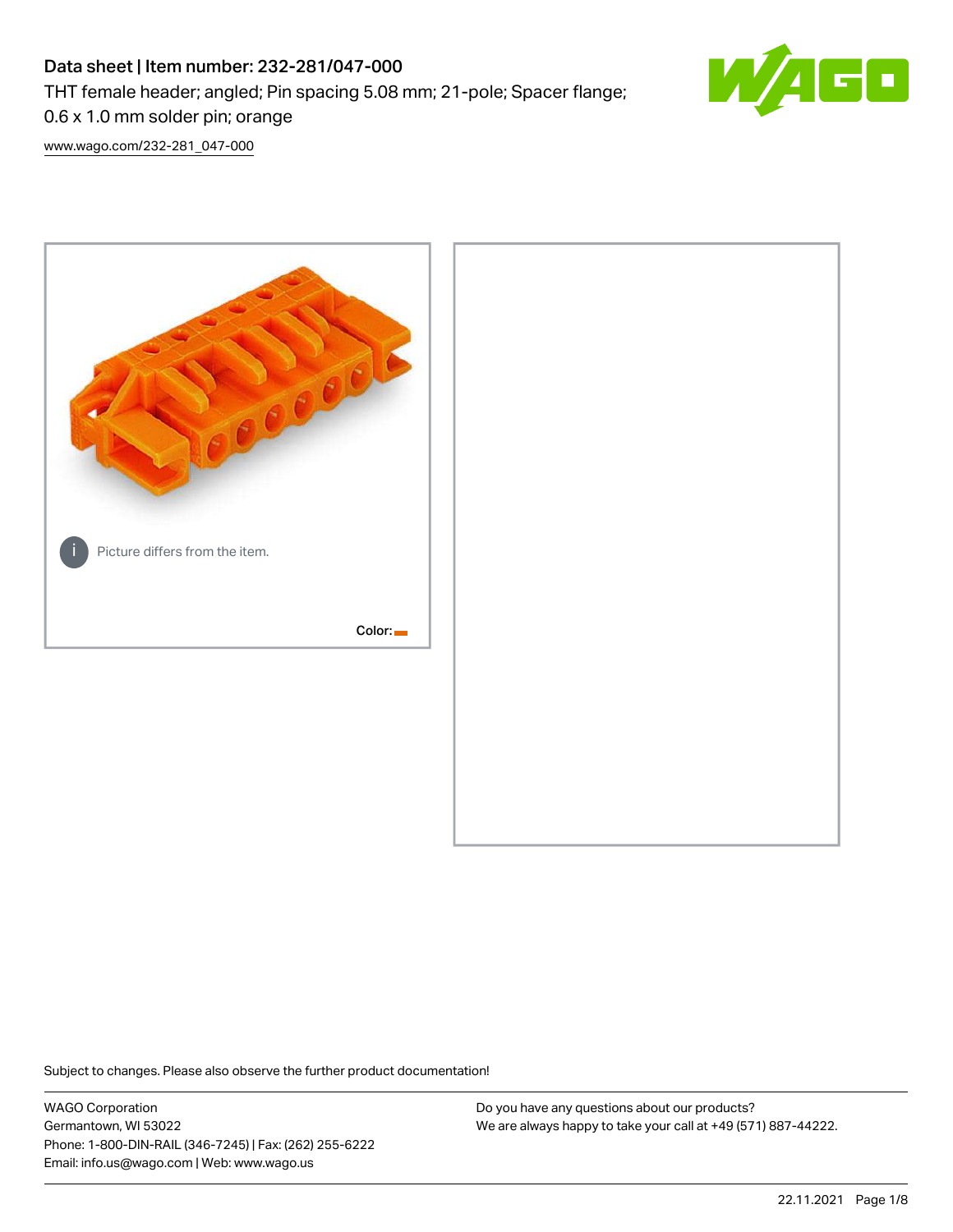

Dimensions in mm

L = pole no. x pin spacing

 $L_1 = L + 3$  mm

 $L_2 = L + 8.8$  mm

 $L_3 = L + 14.8$  mm

2- to 3-pole female connectors – one latch only

# Item description

**Horizontal or vertical PCB mounting via straight or angled solder pins** 

Subject to changes. Please also observe the further product documentation! For board-to-board and board-to-wire connections

WAGO Corporation Germantown, WI 53022 Phone: 1-800-DIN-RAIL (346-7245) | Fax: (262) 255-6222 Email: info.us@wago.com | Web: www.wago.us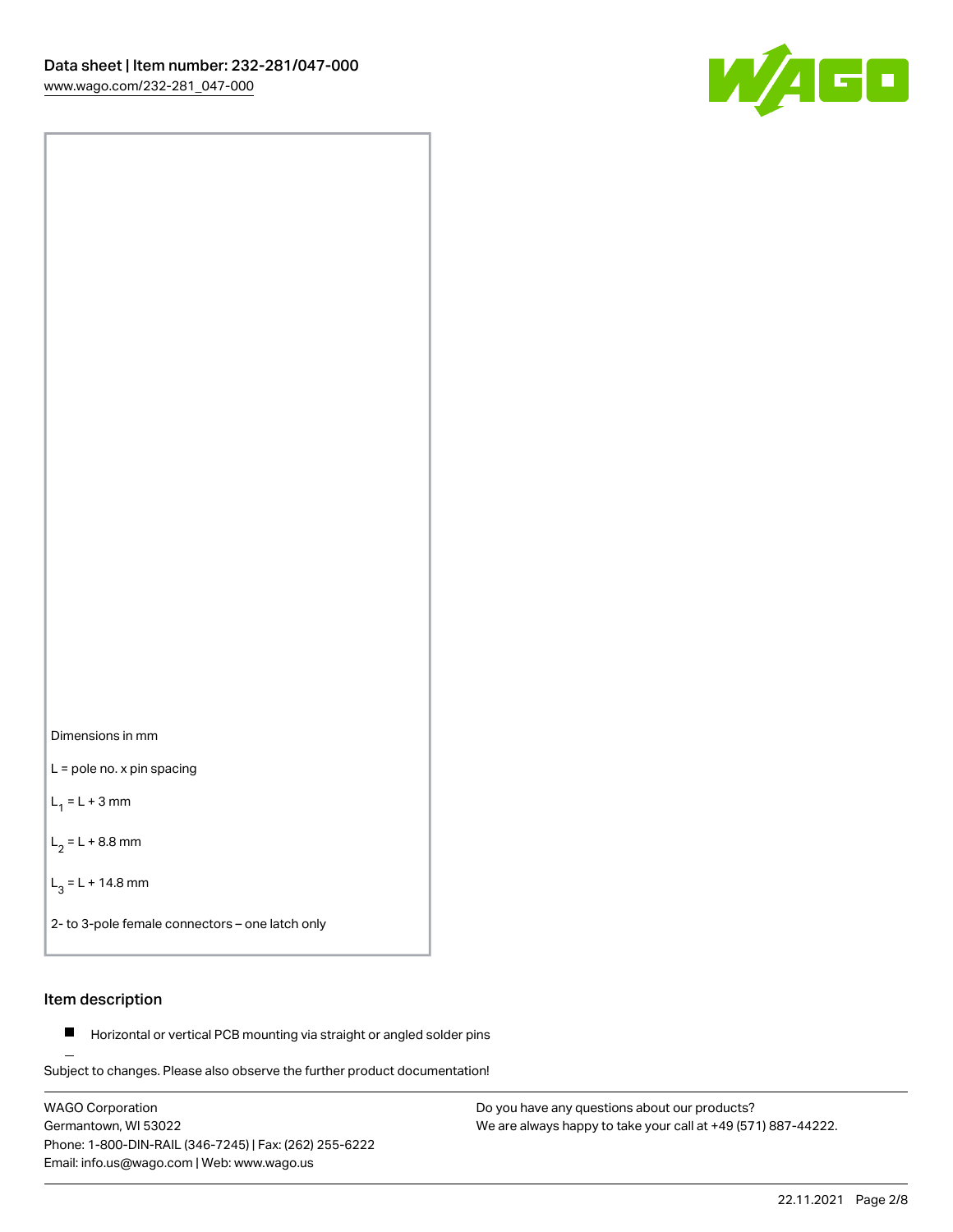

- For board-to-board and board-to-wire connections
- $\blacksquare$ Touch-proof PCB outputs
- $\blacksquare$ Easy-to-identify PCB inputs and outputs
- $\blacksquare$ With coding fingers

# Data **Notes**

| Safety information 1 | The <i>MCS – MULTI CONNECTION SYSTEM</i> includes connectors<br>without breaking capacity in accordance with DIN EN 61984. When<br>used as intended, these connectors must not be connected<br>/disconnected when live or under load. The circuit design should<br>ensure header pins, which can be touched, are not live when<br>unmated. |
|----------------------|--------------------------------------------------------------------------------------------------------------------------------------------------------------------------------------------------------------------------------------------------------------------------------------------------------------------------------------------|
| Variants:            | Other pole numbers<br>3.8 mm pin projection for male headers with straight solder pins<br>Gold-plated or partially gold-plated contact surfaces<br>Other versions (or variants) can be requested from WAGO Sales or<br>configured at https://configurator.wago.com/                                                                        |

# Electrical data

### IEC Approvals

| Ratings per                 | IEC/EN 60664-1                                                        |
|-----------------------------|-----------------------------------------------------------------------|
| Rated voltage (III / 3)     | 320 V                                                                 |
| Rated surge voltage (III/3) | 4 <sub>k</sub> V                                                      |
| Rated voltage (III/2)       | 320 V                                                                 |
| Rated surge voltage (III/2) | 4 <sub>k</sub> V                                                      |
| Nominal voltage (II/2)      | 630 V                                                                 |
| Rated surge voltage (II/2)  | 4 <sub>kV</sub>                                                       |
| Rated current               | 12A                                                                   |
| Legend (ratings)            | $(III / 2)$ $\triangle$ Overvoltage category III / Pollution degree 2 |

### UL Approvals

| Approvals per                  | UL 1059 |
|--------------------------------|---------|
| Rated voltage UL (Use Group B) | 300 V   |
| Rated current UL (Use Group B) | 15 A    |
| Rated voltage UL (Use Group D) | 300 V   |
| Rated current UL (Use Group D) | 10 A    |

Subject to changes. Please also observe the further product documentation!

| <b>WAGO Corporation</b>                                | Do you have any questions about our products?                 |
|--------------------------------------------------------|---------------------------------------------------------------|
| Germantown, WI 53022                                   | We are always happy to take your call at +49 (571) 887-44222. |
| Phone: 1-800-DIN-RAIL (346-7245)   Fax: (262) 255-6222 |                                                               |
| Email: info.us@wago.com   Web: www.wago.us             |                                                               |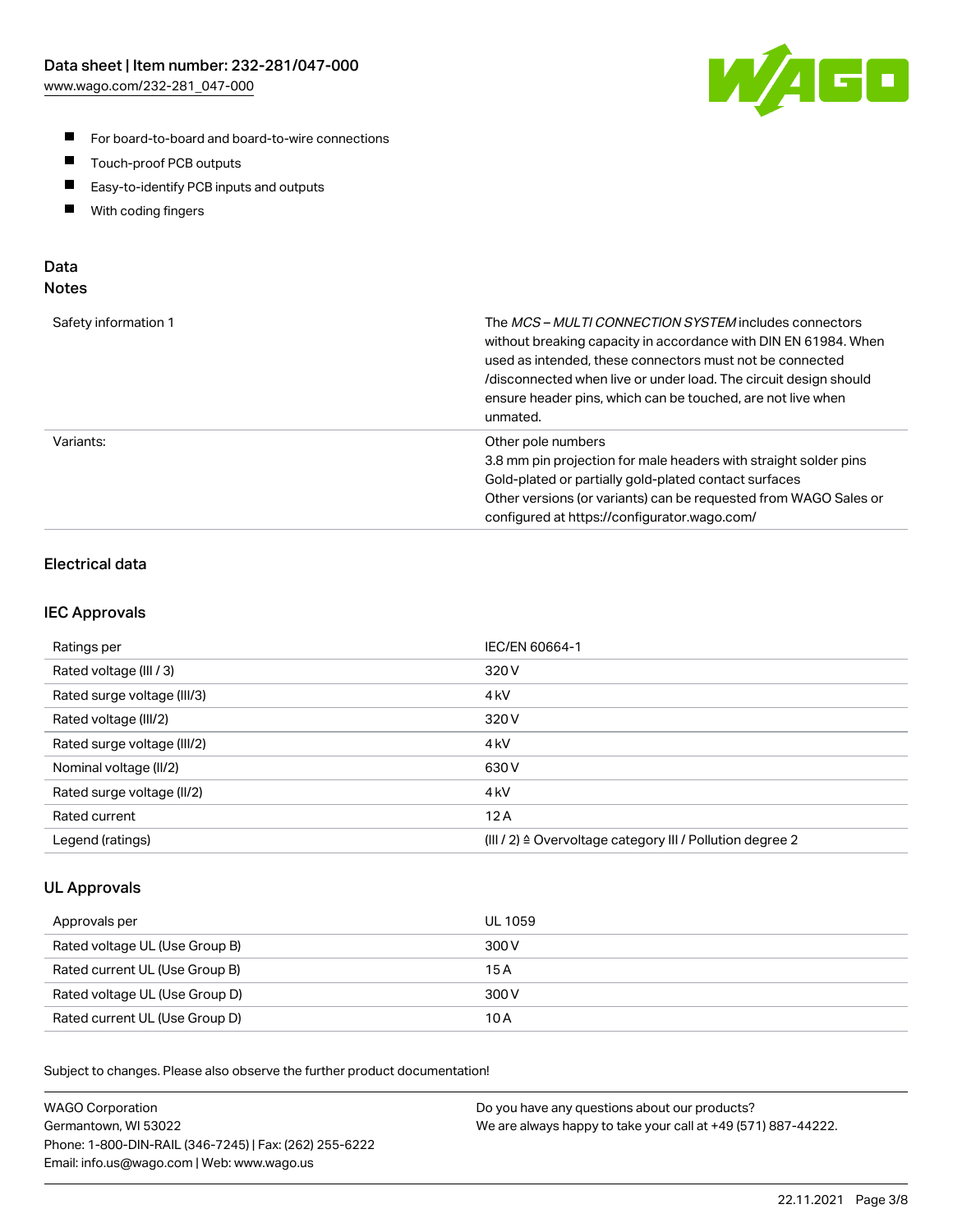

# Ratings per UL

| Rated voltage UL 1977 | soo v<br>วบบ<br>. |
|-----------------------|-------------------|
| Rated current UL 1977 | --                |
|                       | . J <i>r</i>      |

# CSA Approvals

| Approvals per                   | CSA   |
|---------------------------------|-------|
| Rated voltage CSA (Use Group B) | 300 V |
| Rated current CSA (Use Group B) | 15 A  |
| Rated voltage CSA (Use Group D) | 300 V |
| Rated current CSA (Use Group D) | 10 A  |

#### Connection data

| Total number of potentials |  |
|----------------------------|--|
| Number of connection types |  |
| Number of levels           |  |

#### Connection 1

| Number of poles | $\sim$<br>- |
|-----------------|-------------|
|                 |             |

# Physical data

| Pin spacing                          | 5.08 mm / 0.2 inch         |
|--------------------------------------|----------------------------|
| Width                                | 121.48 mm / 4.783 inch     |
| Height                               | 16.6 mm / 0.654 inch       |
| Height from the surface              | 11.6 mm / 0.457 inch       |
| Depth                                | 18.25 mm / 0.719 inch      |
| Solder pin length                    | $5 \,\mathrm{mm}$          |
| Solder pin dimensions                | $0.6 \times 1$ mm          |
| Drilled hole diameter with tolerance | $1.3$ <sup>(+0.1)</sup> mm |

# Mechanical data

| Mounting type | Mounting flange             |
|---------------|-----------------------------|
| Mounting type | Flush feed-through mounting |
|               | Panel mounting              |

Subject to changes. Please also observe the further product documentation!

| <b>WAGO Corporation</b>                                | Do you have any questions about our products?                 |
|--------------------------------------------------------|---------------------------------------------------------------|
| Germantown, WI 53022                                   | We are always happy to take your call at +49 (571) 887-44222. |
| Phone: 1-800-DIN-RAIL (346-7245)   Fax: (262) 255-6222 |                                                               |
| Email: info.us@wago.com   Web: www.wago.us             |                                                               |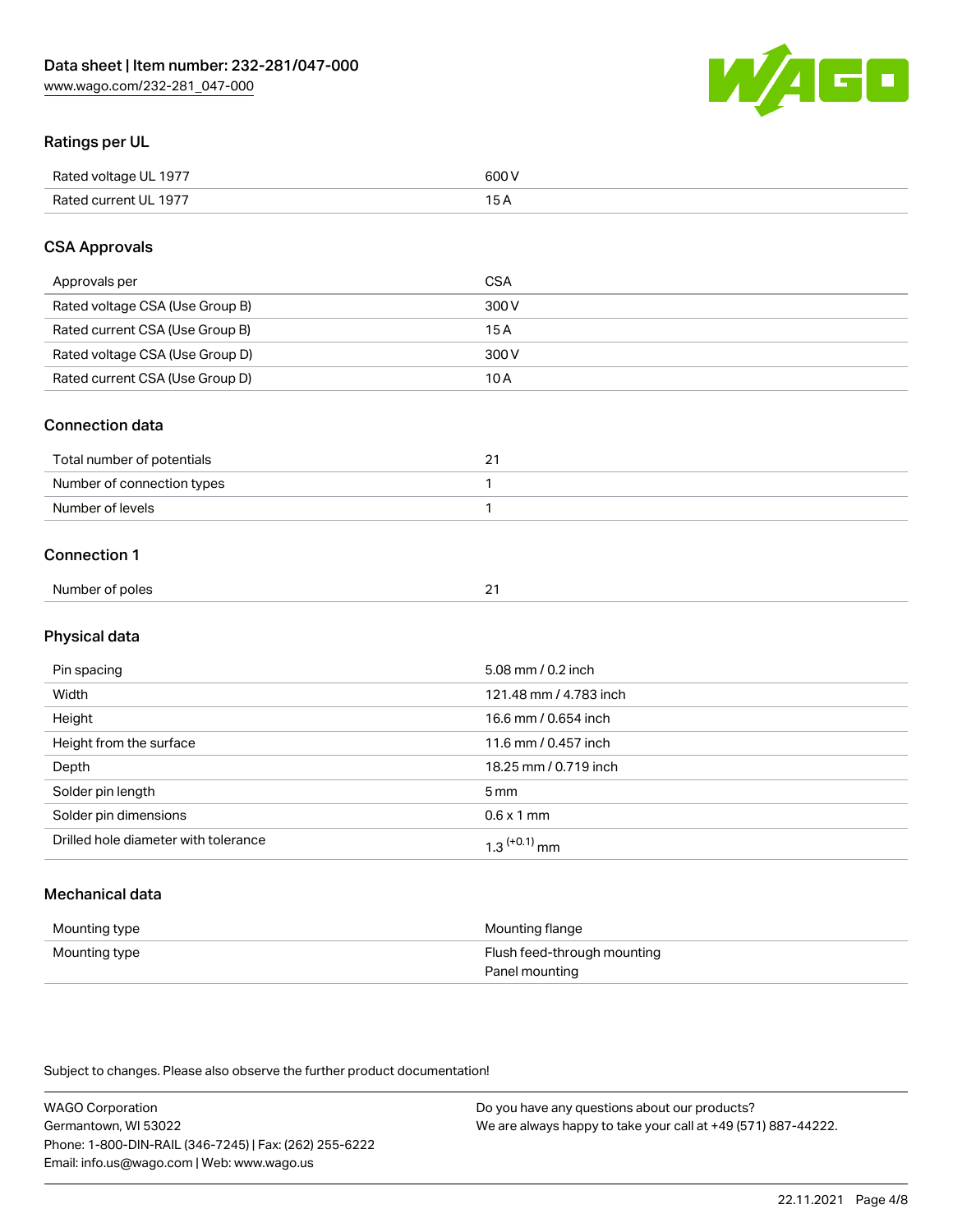

#### Plug-in connection

| Contact type (pluggable connector) | Female header |
|------------------------------------|---------------|
| Connector (connection type)        | for PCB       |
| Mismating protection               | No            |
| Mating direction to the PCB        | 0°            |
| Locking of plug-in connection      | Without       |

# PCB contact

| PCB Contact                         | THT                                        |
|-------------------------------------|--------------------------------------------|
| Solder pin arrangement              | over the entire female connector (in-line) |
| Number of solder pins per potential |                                            |

#### Material data

| Color                       | orange           |
|-----------------------------|------------------|
| Material group              |                  |
| Insulation material         | Polyamide (PA66) |
| Flammability class per UL94 | V <sub>0</sub>   |
|                             |                  |
| Contact material            | Copper alloy     |
| Contact plating             | tin-plated       |
| Fire load                   | 0.325 MJ         |

#### Environmental requirements

# Commercial data

| PU (SPU)              | 10 Stück      |
|-----------------------|---------------|
| Packaging type        | box           |
| Country of origin     | <b>DE</b>     |
| <b>GTIN</b>           | 4050821627944 |
| Customs tariff number | 85366990990   |

### Approvals / Certificates

#### Ship Approvals

**Certificate** 

Subject to changes. Please also observe the further product documentation!

WAGO Corporation Germantown, WI 53022 Phone: 1-800-DIN-RAIL (346-7245) | Fax: (262) 255-6222 Email: info.us@wago.com | Web: www.wago.us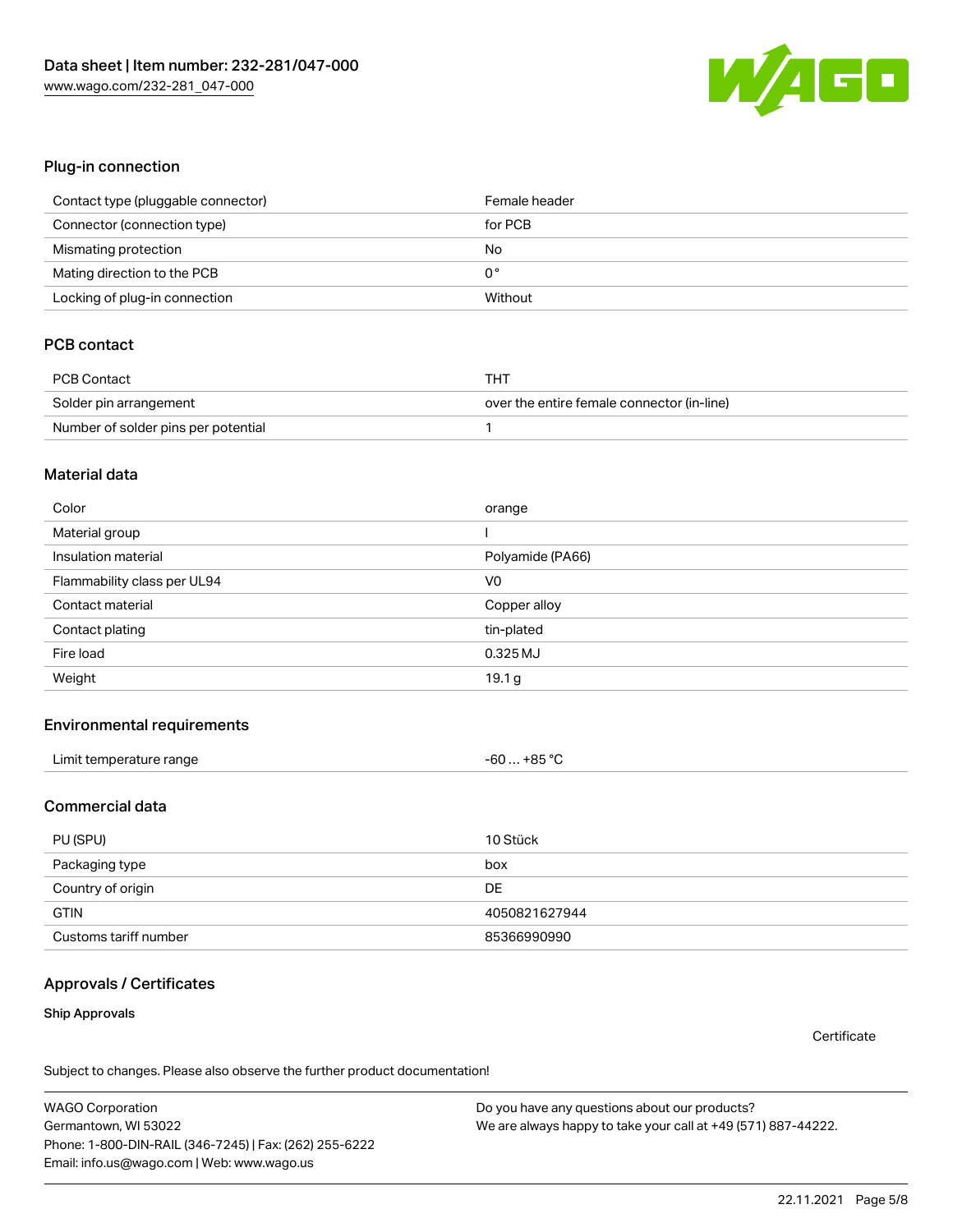# Data sheet | Item number: 232-281/047-000

[www.wago.com/232-281\\_047-000](http://www.wago.com/232-281_047-000)



| Logo                | Approval                                                | <b>Additional Approval Text</b> | name                                |
|---------------------|---------------------------------------------------------|---------------------------------|-------------------------------------|
| ABS                 | <b>ABS</b><br>American Bureau of Shipping               | $\overline{\phantom{0}}$        | $19 -$<br>HG15869876-<br><b>PDA</b> |
| <b>BUNEAU</b>       | BV<br>Bureau Veritas S.A.                               | <b>IEC 60998</b>                | 11915/D0 BV                         |
|                     | <b>DNV GL</b><br>Det Norske Veritas, Germanischer Lloyd | $\overline{\phantom{a}}$        | TAE 000016Z                         |
| <b>UL-Approvals</b> |                                                         |                                 |                                     |
|                     |                                                         |                                 |                                     |
| Logo                | Approval                                                | <b>Additional Approval Text</b> | Certificate<br>name                 |
|                     | UL<br>UL International Germany GmbH                     | <b>UL 1977</b>                  | E45171                              |

# Counterpart

Item no.231-651 Male connector; 21-pole; Pin spacing 5.08 mm ; orange [www.wago.com/231-651](https://www.wago.com/231-651) www.wago.com/231-651

# Optional accessories

Email: info.us@wago.com | Web: www.wago.us

#### Testing accessories

| Testing accessories                                                        |                                                                                                       |                                                               |                      |
|----------------------------------------------------------------------------|-------------------------------------------------------------------------------------------------------|---------------------------------------------------------------|----------------------|
| Item no.: 231-661                                                          | Test plugs for female connectors; for 5 mm and 5.08 mm pin spacing; 2,50 mm <sup>2</sup> ; light gray |                                                               | www.wago.com/231-661 |
| <b>Downloads</b><br><b>Documentation</b>                                   |                                                                                                       |                                                               |                      |
|                                                                            |                                                                                                       |                                                               |                      |
| <b>Additional Information</b>                                              |                                                                                                       |                                                               |                      |
| Technical explanations                                                     | 2019 Apr 3                                                                                            | pdf                                                           | Download             |
| Subject to changes. Please also observe the further product documentation! |                                                                                                       |                                                               |                      |
| <b>WAGO Corporation</b>                                                    | Do you have any questions about our products?                                                         |                                                               |                      |
| Germantown, WI 53022                                                       |                                                                                                       | We are always happy to take your call at +49 (571) 887-44222. |                      |
| Phone: 1-800-DIN-RAIL (346-7245)   Fax: (262) 255-6222                     |                                                                                                       |                                                               |                      |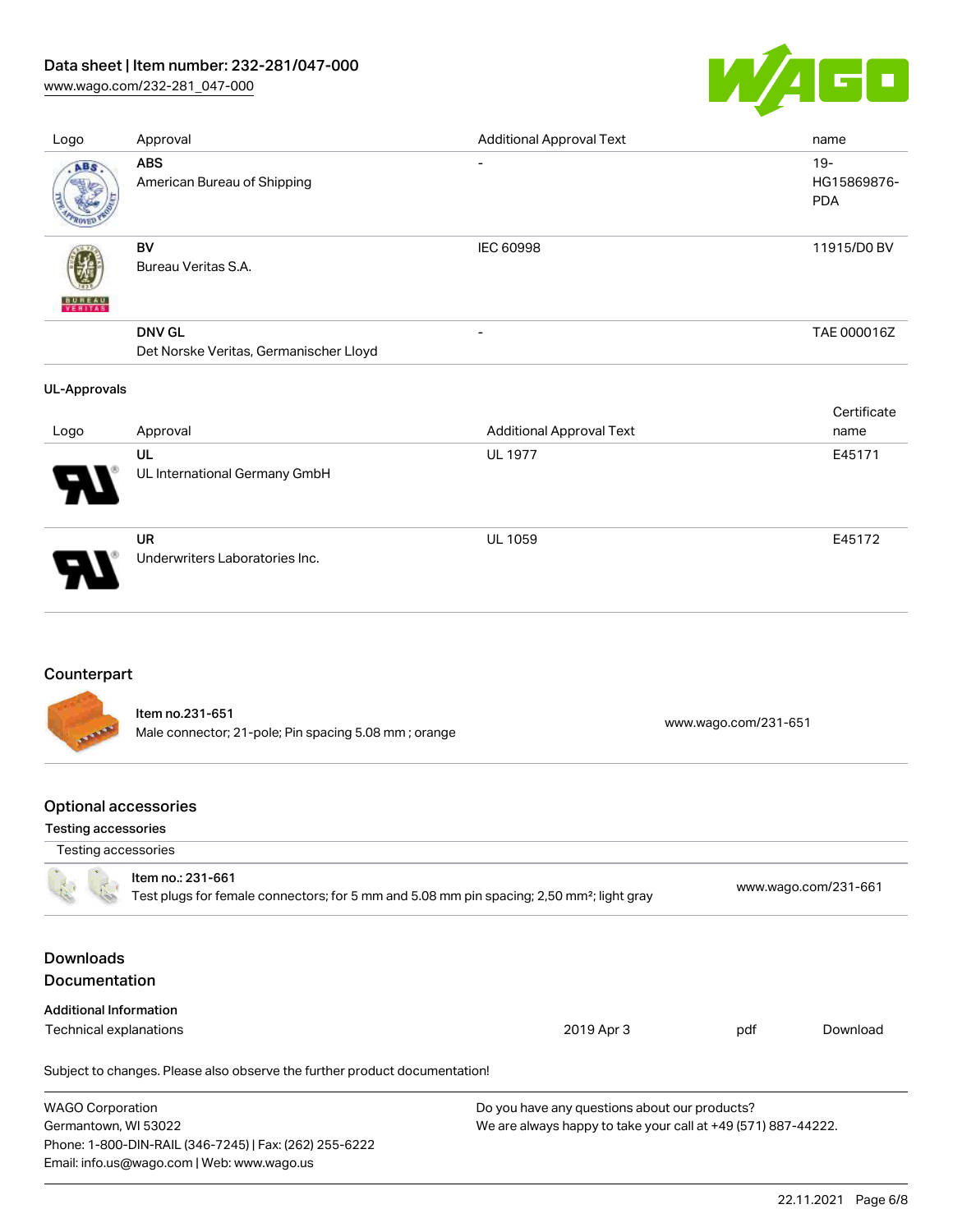

2.0 MB

# CAD files

#### PCB Design

| Symbol and Footprint 232-281/047-000                                                                                                                                   | <b>URL</b> | Download |
|------------------------------------------------------------------------------------------------------------------------------------------------------------------------|------------|----------|
| CAx data for your PCB design, consisting of "schematic symbols and PCB footprints",<br>allow easy integration of the WAGO component into your development environment. |            |          |
| Supported formats:                                                                                                                                                     |            |          |
| ш<br>Accel EDA 14 & 15                                                                                                                                                 |            |          |
| Altium 6 to current version                                                                                                                                            |            |          |
| Cadence Allegro                                                                                                                                                        |            |          |
| DesignSpark                                                                                                                                                            |            |          |
| Eagle Libraries                                                                                                                                                        |            |          |
| ш<br>KiCad                                                                                                                                                             |            |          |
| Mentor Graphics BoardStation                                                                                                                                           |            |          |
| Ш<br>Mentor Graphics Design Architect                                                                                                                                  |            |          |
| Mentor Graphics Design Expedition 99 and 2000                                                                                                                          |            |          |
| П<br>OrCAD 9.X PCB and Capture                                                                                                                                         |            |          |
| PADS PowerPCB 3, 3.5, 4.X, and 5.X                                                                                                                                     |            |          |
| ш<br>PADS PowerPCB and PowerLogic 3.0                                                                                                                                  |            |          |
| Ш<br>PCAD 2000, 2001, 2002, 2004, and 2006                                                                                                                             |            |          |
| Pulsonix 8.5 or newer<br>Ш                                                                                                                                             |            |          |
| <b>STL</b>                                                                                                                                                             |            |          |
| 3D STEP                                                                                                                                                                |            |          |
| ш<br><b>TARGET 3001!</b>                                                                                                                                               |            |          |
| View Logic ViewDraw                                                                                                                                                    |            |          |
| Quadcept                                                                                                                                                               |            |          |
| Zuken CadStar 3 and 4                                                                                                                                                  |            |          |
| Zuken CR-5000 and CR-8000                                                                                                                                              |            |          |
|                                                                                                                                                                        |            |          |

PCB Component Libraries (EDA), PCB CAD Library Ultra Librarian

#### Environmental Product Compliance

#### Compliance Search

Environmental Product Compliance 232-281/047-000

Subject to changes. Please also observe the further product documentation!

WAGO Corporation Germantown, WI 53022 Phone: 1-800-DIN-RAIL (346-7245) | Fax: (262) 255-6222 Email: info.us@wago.com | Web: www.wago.us